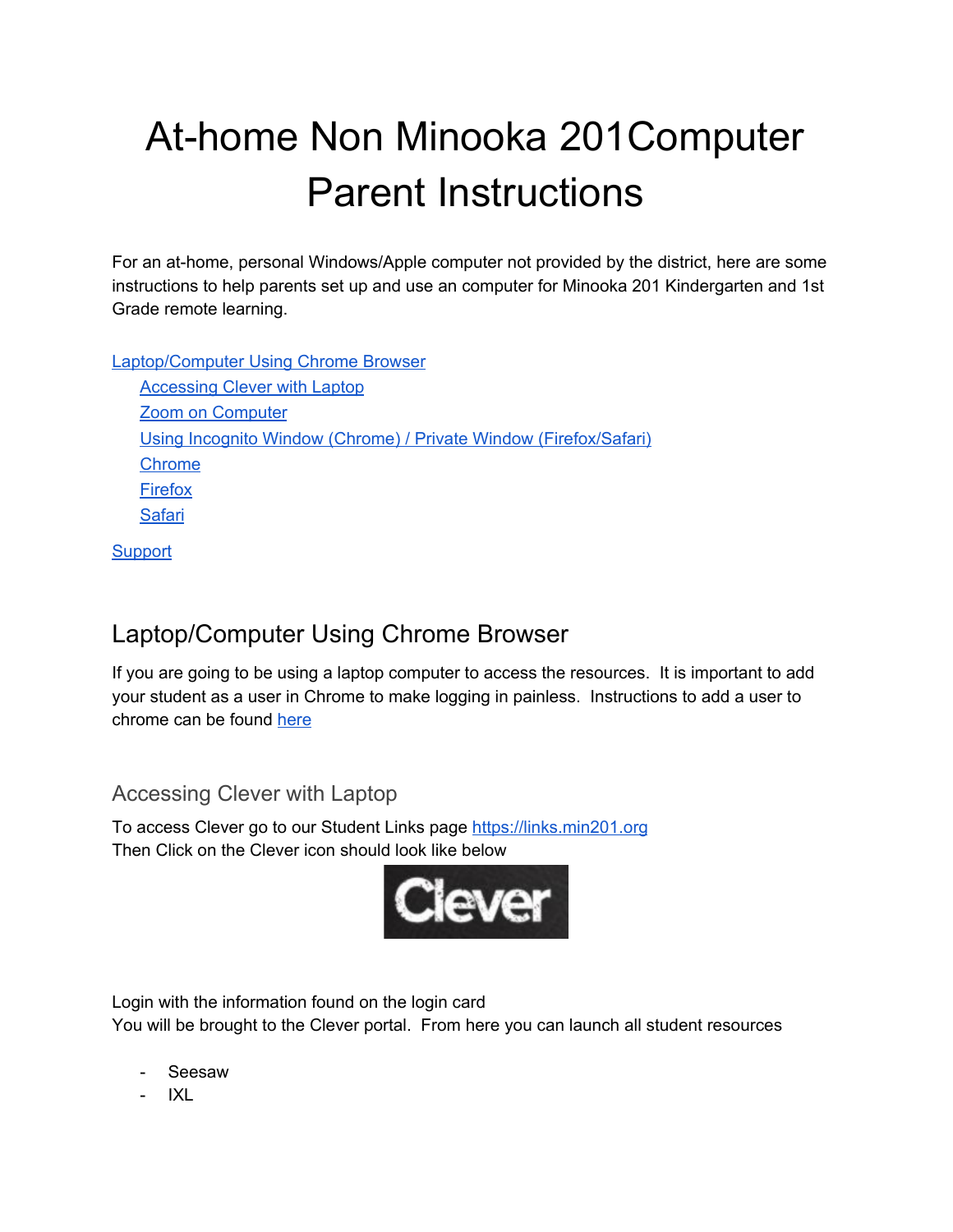- Learning A-Z (Raz-Kids)
- BrainPOP and BrainPOP Jr.



## <span id="page-1-0"></span>Zoom on Computer

When joining a Zoom on your computer you should not need to login to any zoom application. Teacher will most likely post the Zoom invite through Seesaw. Have your child login to Seesaw through Clever. Click on the Zoom meeting invitation. This should open Zoom in your computer browser. There is no need to login to Zoom or create an account.

<span id="page-1-1"></span>Using Incognito Window (Chrome) / Private Window (Firefox/Safari)

#### <span id="page-1-2"></span>Chrome

If you are logged into the chrome browser with a private account using a regular window maybe troublesome. To resolve this we recommend using an Incognito Window. This gives you a fresh chrome window which does not carry over any previous logins.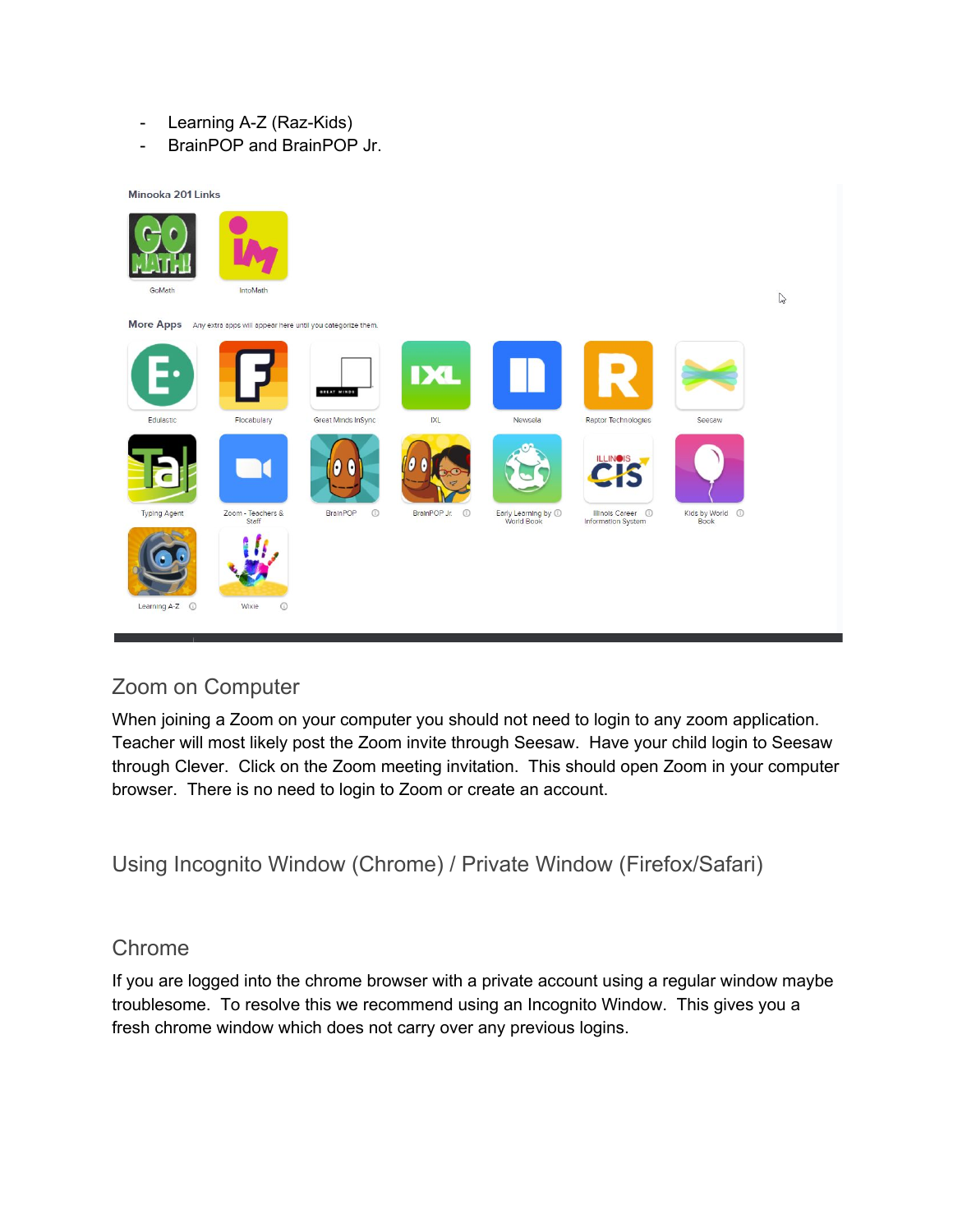To open an Incognito window click on the three vertical dots in the top right corner of the chrome browser and click on "New incognito window" Once the window is open you may proceed to the [https://links.min201.org](https://links.min201.org/) to access clever or go [here](#page-0-1) on accessing clever.



#### <span id="page-2-0"></span>Firefox

.

If Firefox is your preferred browser it has a similar feature to Chrome called "Private Window"

To access the Private Window in FireFox click on the the three horizontal lines in the top right corner of the Firefox window and click on the "New Private Window" Once the window is open you may proceed to the [https://links.min201.org](https://links.min201.org/) to access clever or go [here](#page-0-1) on accessing clever.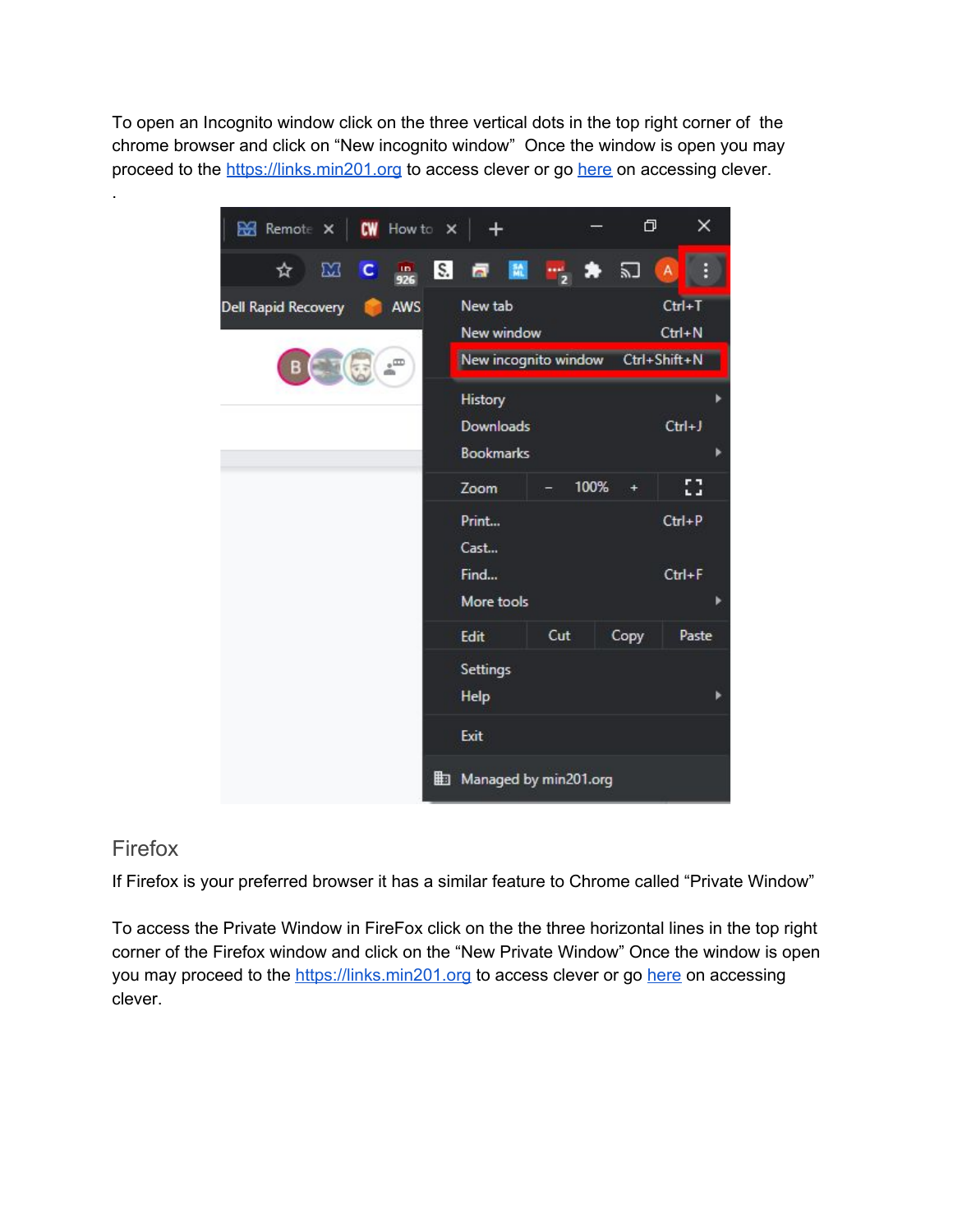

#### <span id="page-3-0"></span>Safari

If you have an Apple computer and use Safari you can also open a Private Window. To open a private window in Safari Go to the top bar and on the far left click on File then click on "New Private Window". Once the window is open you may proceed to the [https://links.min201.org](https://links.min201.org/) to access clever or go [here](#page-0-1) on accessing clever.